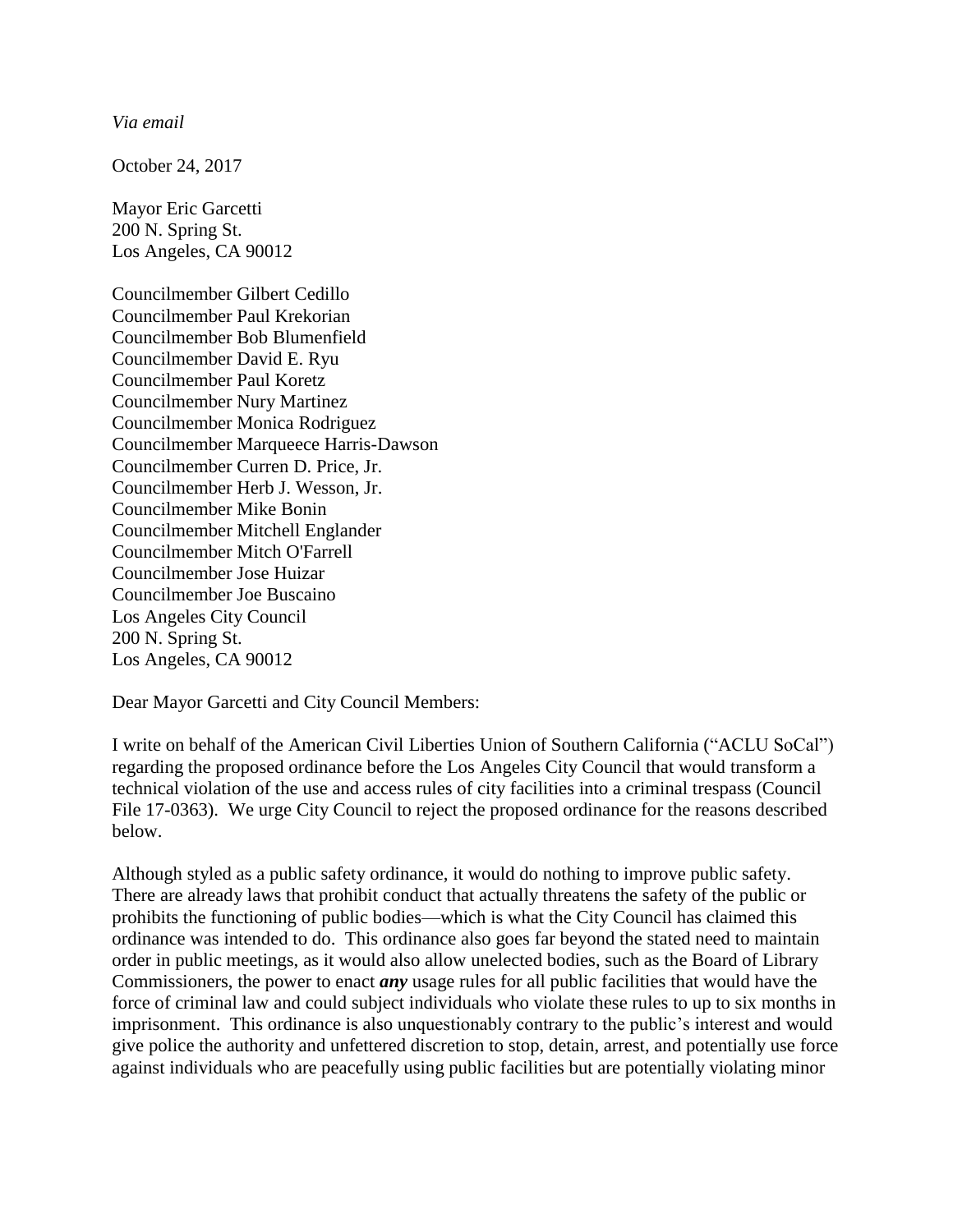rules regarding their use or access. This law is unnecessary and has the potential to cause serious harm.

# **1. Angelenos want to reduce criminalization, not create new and unnecessary criminal penalties.**

This ordinance is directly against the clearly stated preferences of Angelenos—and Californians at large—who want to reduce, not increase, the use of police and jails to address issues that do not pose a public safety risk. The adoption of this ordinance would undermine the steady progress of criminal justice reform throughout California, in which the public and legislators have sought to decriminalize conduct that does not pose an actual threat, keep people out of prison, and avoid unnecessary interactions with the criminal justice system. By making new crimes out of conduct that is too trivial to constitute a violation of the many existing laws that already prohibit disruptive, threatening, or dangerous behavior, the City Council would undermine this progress and work against the express interests of the public.

# **2. This ordinance is unnecessary because existing laws already protect the safety of the public and public officials, as well as the functioning of government business.**

While some city councilors are on record arguing that this ordinance is necessary to prevent individuals from "disturbing" City Council business,<sup>1</sup> laws already exist that could be, and are, used to prevent or stop individuals from engaging in acts that unnecessarily disrupt public meetings.

For instance, Elections Code Section 18340, makes it a misdemeanor to "willfully hinder[] or prevent[] . . . public meetings for the consideration of public questions," through threats, intimidations or violence. And Cal. Penal Code Section 403, is a catch-all provision that makes it a misdemeanor offense to "willfully disturb[] or break[] up any assembly or meeting," other than religious meetings or meetings already covered under Elections Code Section 18340.<sup>2</sup> Another statute, Penal Code 407, is often utilized by the Police Commission to call an unlawful assembly in order to calm, or disperse, a crowd that is engaged in lawful acts of public comment in a "boisterous, or tumultuous manner." There are also laws that would apply to various public spaces, including prohibitions on littering,<sup>3</sup> loitering in areas where children congregate,<sup>4</sup> or remaining on public property after hours, after being instructed to leave.<sup>5</sup>

 $\overline{a}$ 

<sup>&</sup>lt;sup>1</sup> Elizabeth Chou, "LA City Council proposes trespassing citations amid complaints about 'gadflies," L.A. Daily News (April 5, 2017), available at [http://www.dailynews.com/2017/04/05/la-city-council-proposes-trespassing](http://www.dailynews.com/2017/04/05/la-city-council-proposes-trespassing-citations-amid-complaints-about-gadflies/)[citations-amid-complaints-about-gadflies/.](http://www.dailynews.com/2017/04/05/la-city-council-proposes-trespassing-citations-amid-complaints-about-gadflies/) "LA City Council Passes Motion That Would Make Chambers Disruptions a Trespassing Charge," CBS LOS ANGELES (April 5, 2017), available at [http://losangeles.cbslocal.com/2017/04/05/la-city-council-considers-making-chamber-disruptions-a-trespassing](http://losangeles.cbslocal.com/2017/04/05/la-city-council-considers-making-chamber-disruptions-a-trespassing-charge/)[charge/.](http://losangeles.cbslocal.com/2017/04/05/la-city-council-considers-making-chamber-disruptions-a-trespassing-charge/)

<sup>2</sup> See *CPR for Skid Row v. City of Los Angeles*, 779 F.3d 1098 (9th Cir. 2015), which held that Penal Code Section 403 does not apply to the more narrow set of disturbances also covered by Election Code Section 18340.

<sup>3</sup> Cal. Penal Code § 374.4.

<sup>4</sup> Cal. Penal Code § 653b.

 $5$  Cal. Penal Code § 602(q).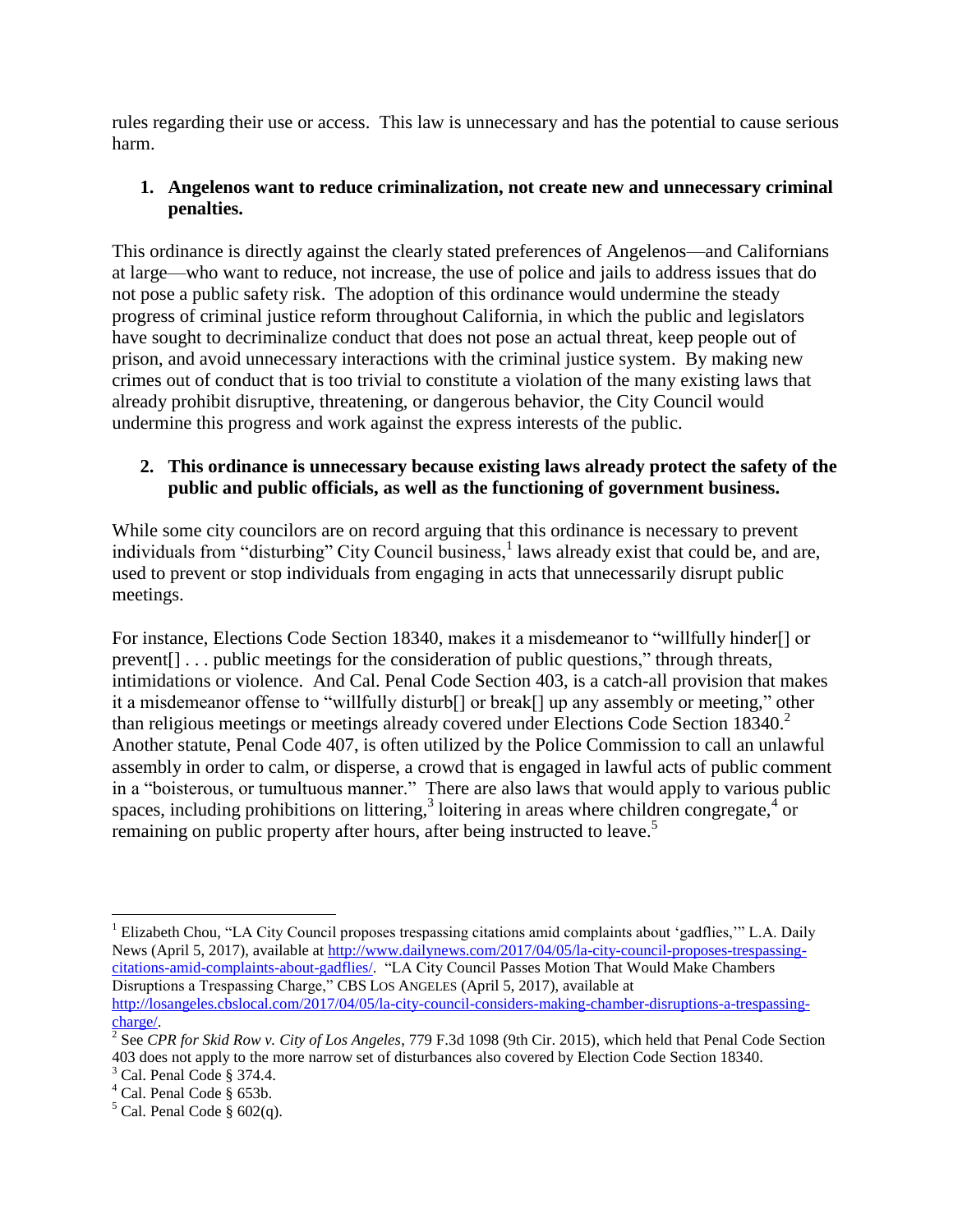While incidents have occurred involving conduct that city councilors have found to be offensive or threatening, the fact that individuals alleged to pose a safety threat could be arrested, and other remedies obtained by city councilors,<sup>6</sup> illustrates that there is no need for this additional law. Moreover, if city councilors actually fear their safety because of threats made by members of the public, existing laws already criminalize threats generally,<sup>7</sup> threats against public officials, $^8$  the commission of any violence regardless of its location,<sup>9</sup> and harms against their own personal property.<sup>10</sup> This new law would provide no additional needed protection.

Finally, if there is specific conduct that actually poses a threat to the public's safety that is not already captured under the many existing criminal laws, then the City Council should adopt an ordinance that addresses that specific conduct. It should not adopt this sweeping new ordinance that poses no limits on the types of rules that can be created, does not cabin the its application to rules to those that are necessary to public safety, and delegates authority to create the laws to a variety of unelected bodies with no expertise on criminal law or public safety.

### **3. Use of this ordinance to elevate the use and access rules of public meetings to criminal violations is an abuse of power.**

To the extent the City Council wants to grant public officials the power to call for the arrest of individuals for violations of the existing rules of decorum, such as using their one or two minutes of public comment to speak on something it deems to be off topic, or to prohibit them from referring to any city councilor by name,  $\frac{1}{1}$  this would be an abusive use of power.

At meetings for the Board of Police Commissioners, citizens have already been arrested for minor infractions of their rules. For example, Black Lives Matter-LA organizer and California State Los Angeles Professor Melina Abdullah was arrested for speaking 20 seconds over the 2 minute public comment limit, and an 81-year-old was arrested and dragged away from the podium for speaking at the beginning of his allotted time on a subject the Commission deemed off-topic.<sup>12</sup> Neither was ultimately charged with a crime, because they had violated no law. This ordinance seeks to change that.

And not only would this subject individuals attempting to petition their government to up to six months in jail for the technical breach of the rules of decorum, but it also risks that individuals may be arrested and charged with the additional crime of resisting or obstructing an officer<sup>13</sup> for anything less than immediate and complete compliance with their orders—including passive resistance such as enquiring about the basis for their arrest.

 $\overline{a}$ <sup>6</sup> See, e.g., "Wayne Spindler, frequent LA City Hall critic, faces gun charge," L.A. DAILY NEWS (March 30, 2017) available at<http://www.dailynews.com/2017/03/30/wayne-spindler-frequent-la-city-hall-critic-faces-gun-charge/> . Cal. Penal Code  $§$  422.

<sup>8</sup> Cal. Penal Code § 71.

<sup>9</sup> *See, e.g*., Cal. Penal Code § 240 (assault); § 242 (battery).

<sup>&</sup>lt;sup>10</sup> *See, e.g.*, Cal. Penal Code § 594 (criminalizing vandalism against public property).

 $11$  Rules of the Los Angeles City Council 2-3 (December 2016), available at [http://www.clerk.lacity.org/sites/g/files/wph606/f/lacityp\\_026042.pdf.](http://www.clerk.lacity.org/sites/g/files/wph606/f/lacityp_026042.pdf)

<sup>&</sup>lt;sup>12</sup> PM Beers, "LAPD Arrest 81-Year-Old For Speaking 'Off-Topic' At Public Forum," MINTPRESS NEWS (June 24, 2016), available at http://www.mintpressnews.com/lapd-arrest-81-year-old-free-speech/217716/.

 $13$  Cal. Penal Code § 148.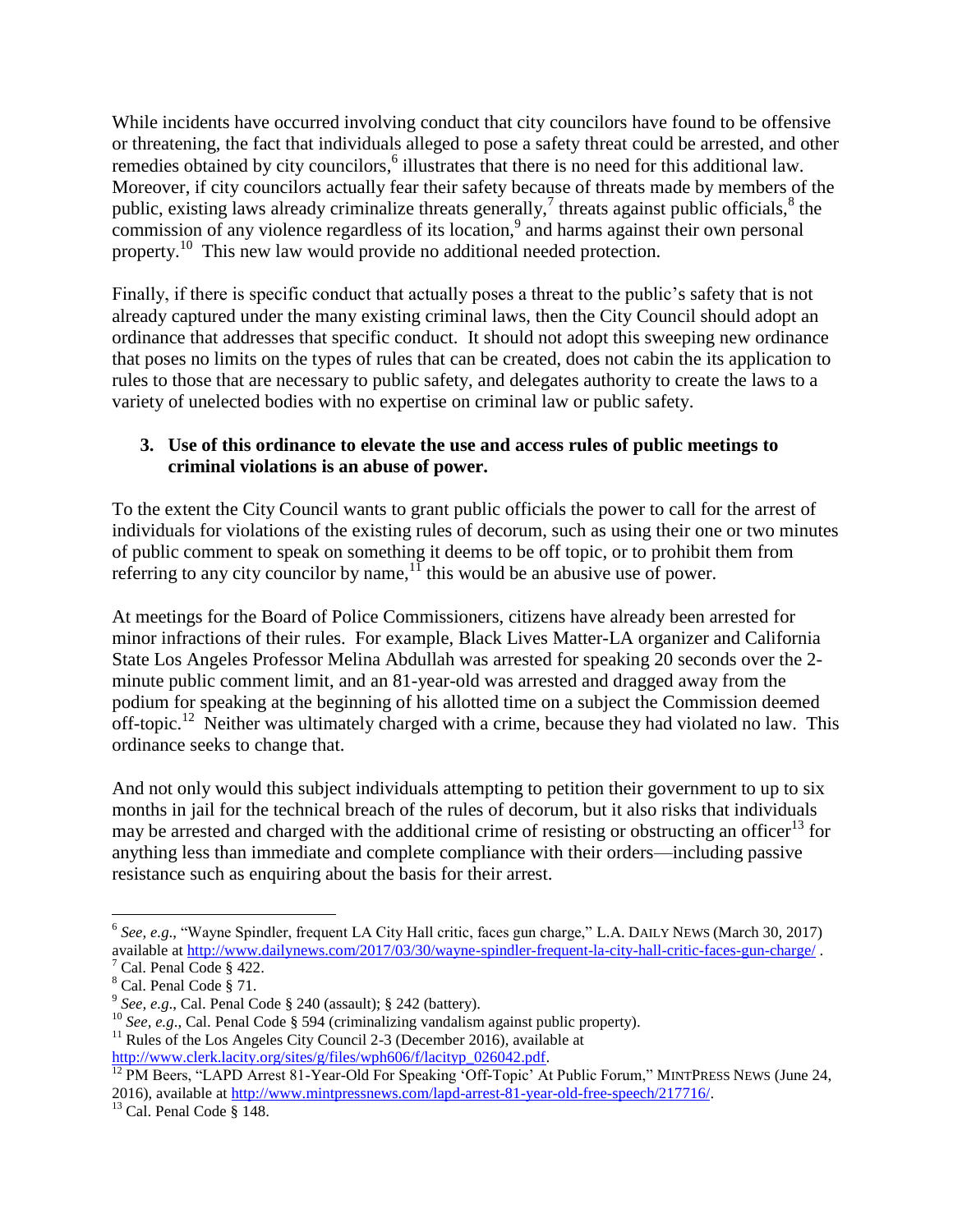While the City Council may prefer that Angelenos express thoughts and concerns that narrowly fit its definition of the issues at hand, or are not individually identified as a subject of a citizen's displeasure, these public expressions should not be the basis for criminal charges. They do not pose a real threat to the proper functioning of government business and should not be elevated to crimes. Part of the duty of public officials is to bear the brunt of the public's displeasure as well as expressions of gratitude and satisfaction. City Council's irritation is not a public safety threat, and the serious consequences of criminal law should be limited to conduct that actually poses a risk to the safety of others.

#### **4. This ordinance would authorize and encourage the discriminatory enforcement of criminal trespassing law.**

Even limited to its application in public meetings—the stated purpose of this ordinance—this law creates a significant threat that it will be applied discriminatorily based on the subject's viewpoint. In reporting on this motion and the City Council's concerns regarding alleged disorder at public meetings, there have been references made to individuals whose comments or presentation are deemed offensive to councilmembers.<sup>14</sup> This suggests that it is the content of individuals' comments and not merely the violation of any technical rule that is the cause for concern and impetus for this motion, which is constitutionally impermissible.

As Councilmember Englander specifically noted, "it will be up to the police to decide whether a person gets cited for trespassing."<sup>15</sup> While the police, appropriately, will not enforce every violation of these rules, ACLU SoCal has serious concerns that this will ultimately lead to discrimination against those who express views in opposition to the public bodies being addressed. If the use rules related to public meetings mimic or are consistent with councilmembers' stated concerns regarding decorum violations, the ACLU SoCal has serious doubt that such rules could meaningfully be enforced without concern for the viewpoint of the speaker. In public meetings speakers routinely do things such as exceed their allotted time or address individual city councilors. It is inconceivable that an individual who violates these rules while praising the efforts of their councilmember would be arrested by an officer. Conversely, individuals who spend their time critiquing the councilmember's conduct or express views the City Council would prefer not to hear would almost unquestionably be more likely to be subject to the strict enforcement of the rules and, ultimately, arrest. A law that criminalizes common, non-dangerous conduct, and places full discretion in the hands of officers—and perhaps at the direction of the public bodies being critiqued—is ripe for misuse based on the viewpoint of the speaker.

And beyond its application to public meetings, we have grave concerns regarding its enforcement on other city property. The Los Angeles Police Department ("LAPD") has a long history of subjecting black and Latino residents to stops and searches more frequently than

 $\overline{a}$ 

<sup>&</sup>lt;sup>14</sup> "LA City Council Passes Motion That Would Make Chamber Disruptions a Trespassing Charge," CBSLA.com (April 5, 2017), available at [http://losangeles.cbslocal.com/2017/04/05/la-city-council-considers-making-chamber](http://losangeles.cbslocal.com/2017/04/05/la-city-council-considers-making-chamber-disruptions-a-trespassing-charge/)[disruptions-a-trespassing-charge/.](http://losangeles.cbslocal.com/2017/04/05/la-city-council-considers-making-chamber-disruptions-a-trespassing-charge/)

<sup>&</sup>lt;sup>15</sup> "LA City Council moves to silence disruptive audience members," 89.3 KPCC (April 5, 2017), available at [http://www.scpr.org/news/2017/04/05/70533/la-city-council-moves-to-silence-disruptive-audien/.](http://www.scpr.org/news/2017/04/05/70533/la-city-council-moves-to-silence-disruptive-audien/)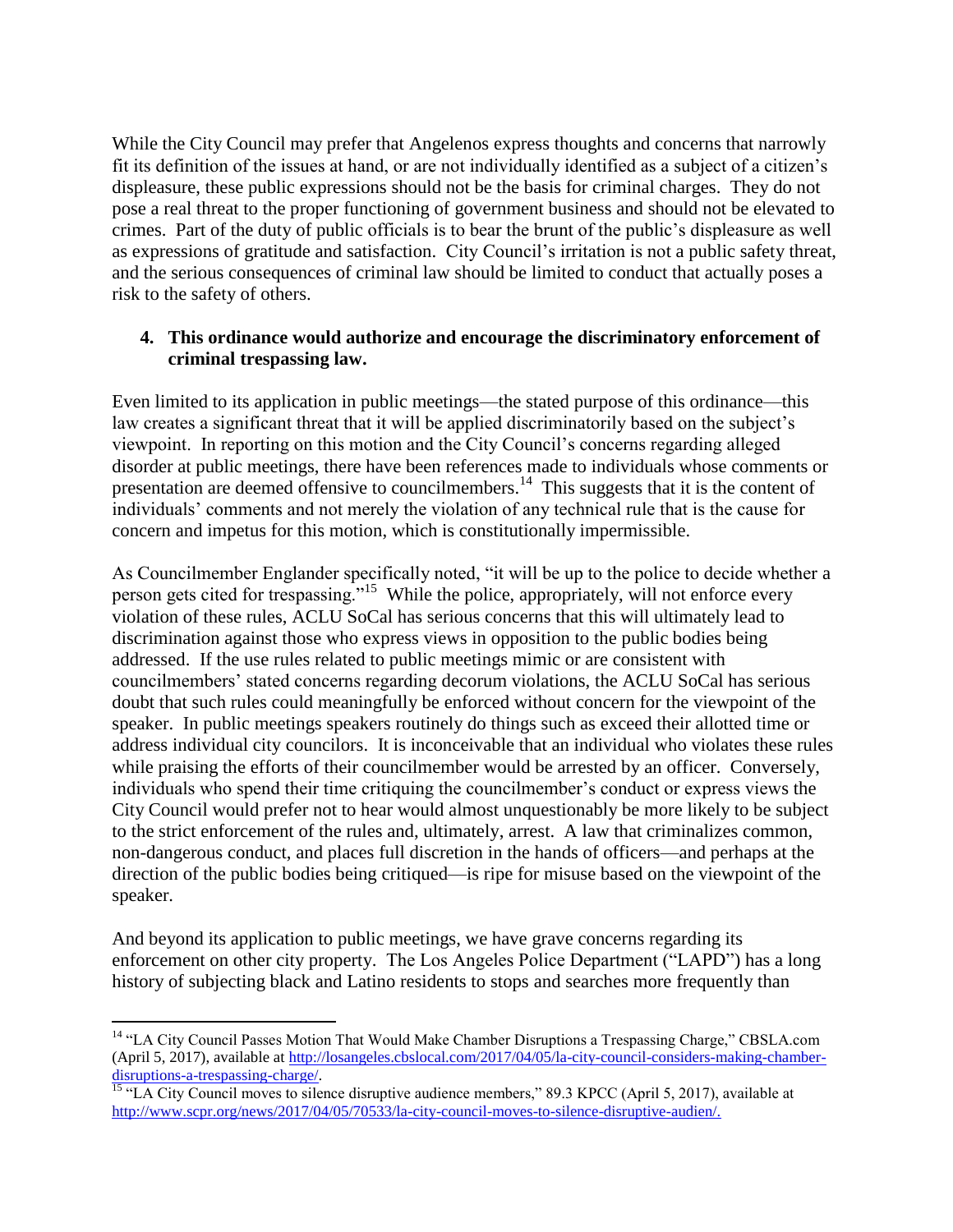whites—despite evidence that white residents are more likely to be carrying contraband.<sup>16</sup> By authorizing the criminalization of petty behavior that is likely to be common among those using public facilities, this law creates more opportunities for the racially-disparate application of criminal law. Just like existing laws, it will likely be used disproportionately to justify the stops, detention, and arrest of black and Latino residents. The fact that this law also fails to serve any public safety goal despite this risk of significant harm to members of these communities makes the City Council's support of this ordinance particularly reckless.

### **5. This ordinance would grant bodies with no authority to promulgate law for the City of Los Angeles the power to create rules with the force of criminal law without limitation and unrelated to public safety.**

The proposed ordinance also provides no limitation on what may become criminal law, and allows City Council to abdicate its sole responsibility to create new laws that govern conduct within the City of Los Angeles.

The Los Angeles City Charter specifies that "[a]ll legislative power of the City . . . is vested in the Council and shall be exercised by ordinance."<sup>17</sup> Rather than creating an ordinance that would directly address the public safety concerns the City Council claims exist, the proposed ordinance allows any new rules regarding the use and access to facilities created by various unelected bodies, including the Board of Library Commissioners and the Board of Recreation and Park Commissioners, to have the force of law. This is essentially delegating to these bodies the power to create new criminal laws despite the total lack of legal authority to do so.

There are also no limits on the criminal law that can be created pursuant to this ordinance. The rules the ordinance would elevate to crimes are not even required to relate public safety—the only requirement is that "signs [containing the rules] . . . be posted." Under such a broad grant of power, the posted rules could be as trivial as limiting the amount of time spent on the internet at public libraries or taping balloons to a park bench. Given the trivialness of the decorum rules that City Council has indicated it would like to enforce there is no reason to believe that the enacted rules will be limited to behavior that actually disturbs the peace or endangers public safety.

It does not serve the public interest to punish by arrest, fine, and imprisonment people whose greatest crime is celebrating a family birthday at the park or researching job opportunities online at the local library. And even if the ordinance is not immediately put to such effect, the fact that its breadth would permit such an outcome is danger enough that the City Council should not approve this ordinance.

<sup>16</sup> See, e.g., Ian Ayres & Jonathan Borowsky, "A Study of Racially Disparate Outcomes in the Los Angeles Police Department" (October 2008), available at [https://www.aclusocal.org/sites/default/files/wp-](https://www.aclusocal.org/sites/default/files/wp-content/uploads/2015/09/11837125-LAPD-Racial-Profiling-Report-ACLU.pdf)

[content/uploads/2015/09/11837125-LAPD-Racial-Profiling-Report-ACLU.pdf](https://www.aclusocal.org/sites/default/files/wp-content/uploads/2015/09/11837125-LAPD-Racial-Profiling-Report-ACLU.pdf) (noting that "[i]t is implausible that higher frisk and search rates are justified by higher minority criminality, when these frisks and searches are substantially less likely to uncover weapons, drugs or other types of contraband.").

 $\overline{a}$ 

 $17$  L.A. City Charter Art. II, § 240.